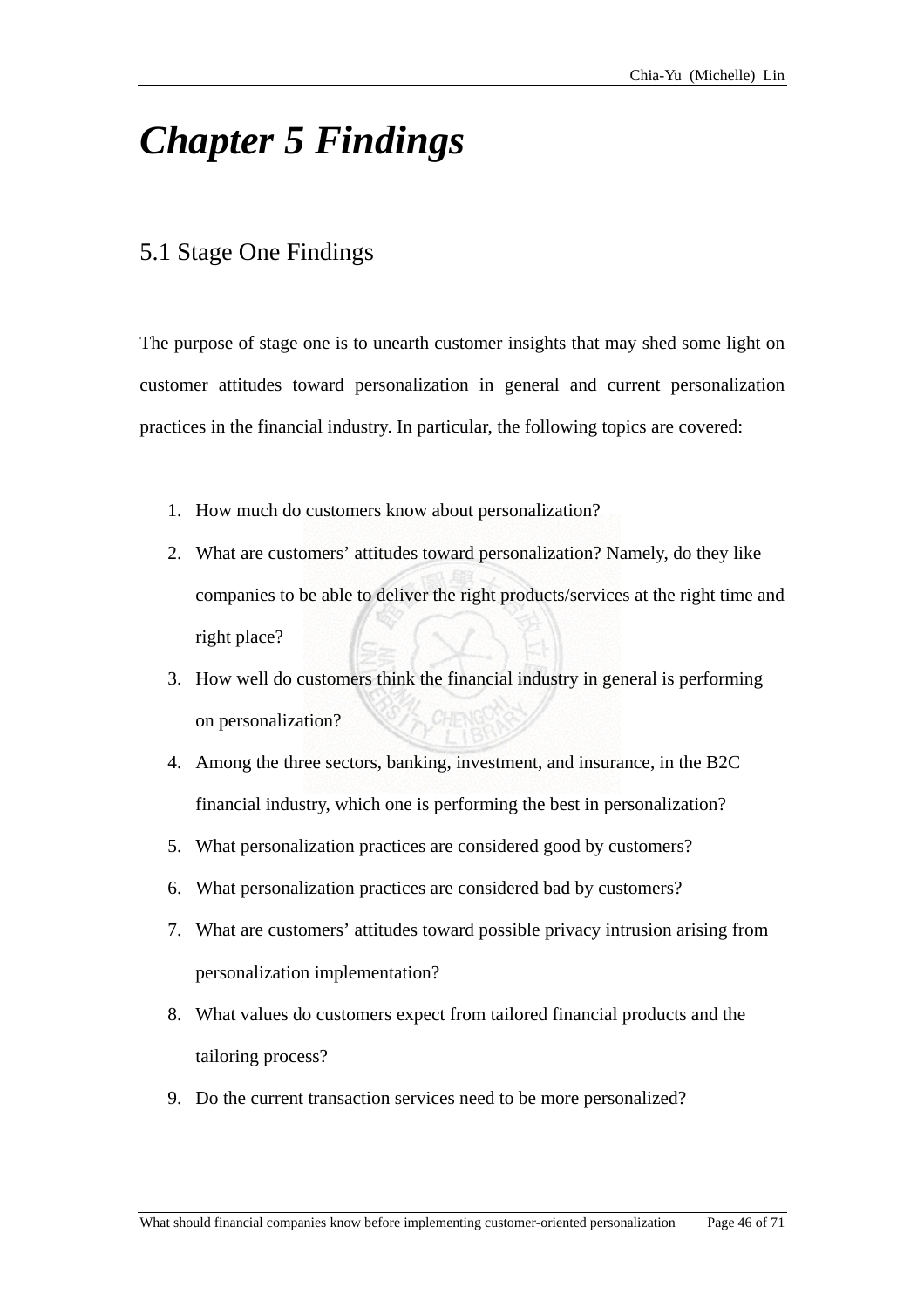The responses to the above questions are lists below. The number of respondents agreeing with each issue is disclosed in the form of " $(x/10)$ ", where "10" is the total number of panelists and " $x$ " is the number of panelists agreeing with that particular issue.

- 1. Panelists had various perceptions about what personalization is. The three types of responses were:
	- 1.1 It is about tailoring web content (5/10)
	- 1.2 It is a total corporate commitment on tailoring customer service (4/10)
	- 1.3 Not sure. I can only take its literary meaning as serving different customers in different ways (1/10)
- 2. Panelists generally liked the *idea* of personalization. On a scale of '1' (don't like it) to '5' (like it), three panelists chose '5', five panelists chose '4', and two panelists chose '3'. For these two respondents, the rationale behind their choice was the doubt about what state personalization could achieve and possible side-affects. For the other eight panelists who chose '4' or '5', their focus was the benefits a well-executed personalization initiative could bring.
- 3. Existing performance of personalization on a mass scale is unsatisfactory. On a scale of '1' (poor) to '5' (good), six panelists chose'3', among them, 3 panelists said the fact that they rarely encountered or felt personalized services could be because they were not considered the "big clients" by the financial companies. Three panelists chose '2', and one panelist chose '1'. Particularly, the panelist who chose '1' said that he/she felt the current personalization is merely a jingle to attract customers but it really does not do what it promises. He/she felt that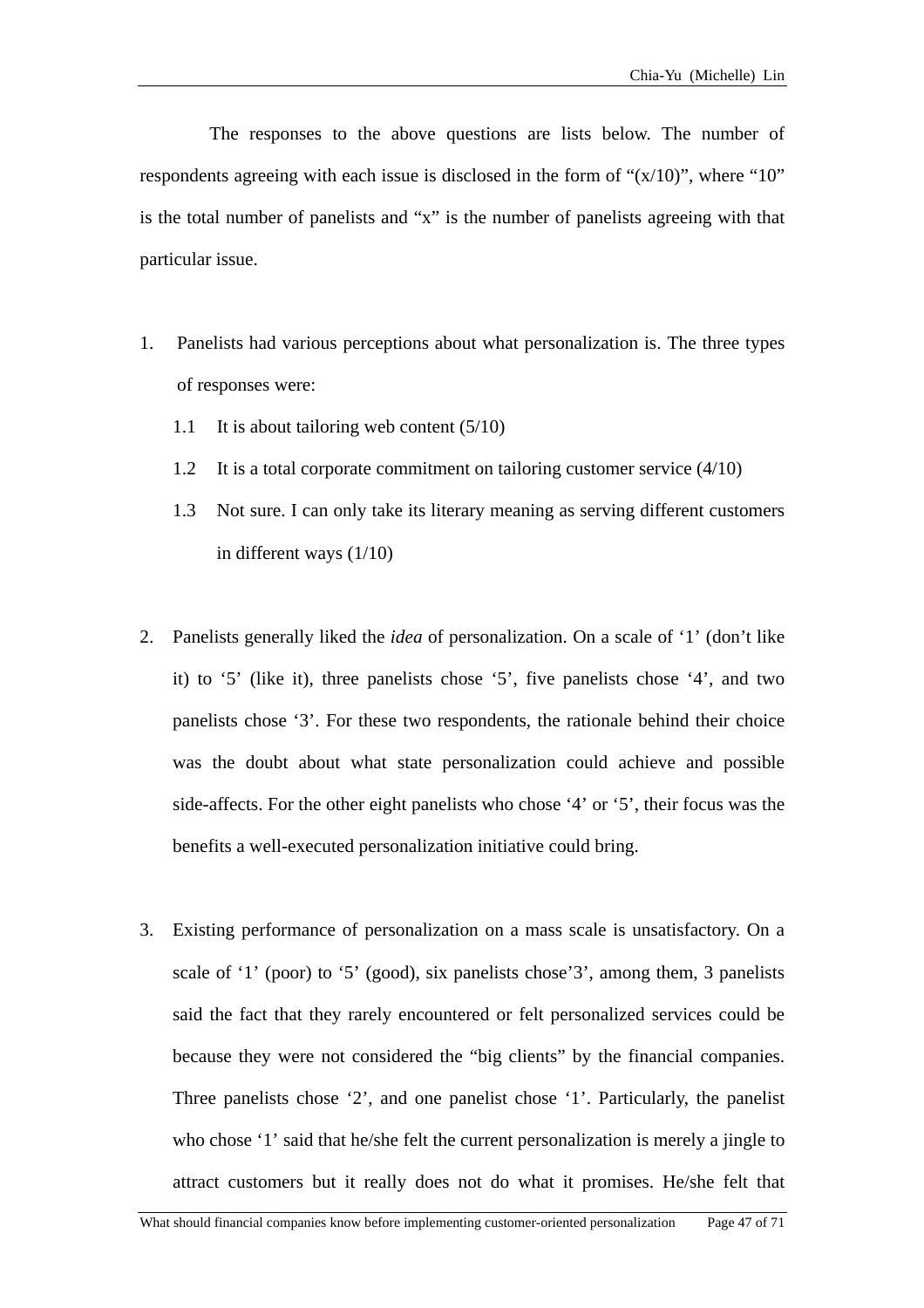curre nt personalization practices are only coarse customer segmentations. Consequently, he/she receives so-called personalized recommendations or offers that are remotely relevant to his/her needs.

- 4. Investment firms (e.g. brokerage) were identified as the sector that outperforms financial sector that is implementing personalization the best, among them, two had no experience dealing directly with investment firms but had heard stories from their acquaintance. Seven panelists chose investment firms. None chose the the banking and insurance sectors. Three panelists identified 'insurance' as the banking sector.
- 5. When asked to recall from their experience some good personalization practices, panelists identified investment information on the Internet (3/10), investment consultants who are knowledgeable about the investment markets and the customers (2/10), insurance products tailored to individual customer's situation (2/10), and knowledgeable staff who can quickly resolve customer's problems (3/10). For this question, some panelists had overlapping opinions and some recalled no experience that they considered particularly good.
- 6. When asked to recall from their experience some bad personalization practices, panelists identified (1) poor recommendations that do not fit customers' needs, including web content and *allegedly* personalized promotions, (2) neglect of customer requests (3) service representative who do not understand customers or cannot communicate to customers in easy-to-understand language. This occurs when customers inquire about a new financial product that is still unfamiliar to the customer. Service representatives may sometimes lack the patience or ability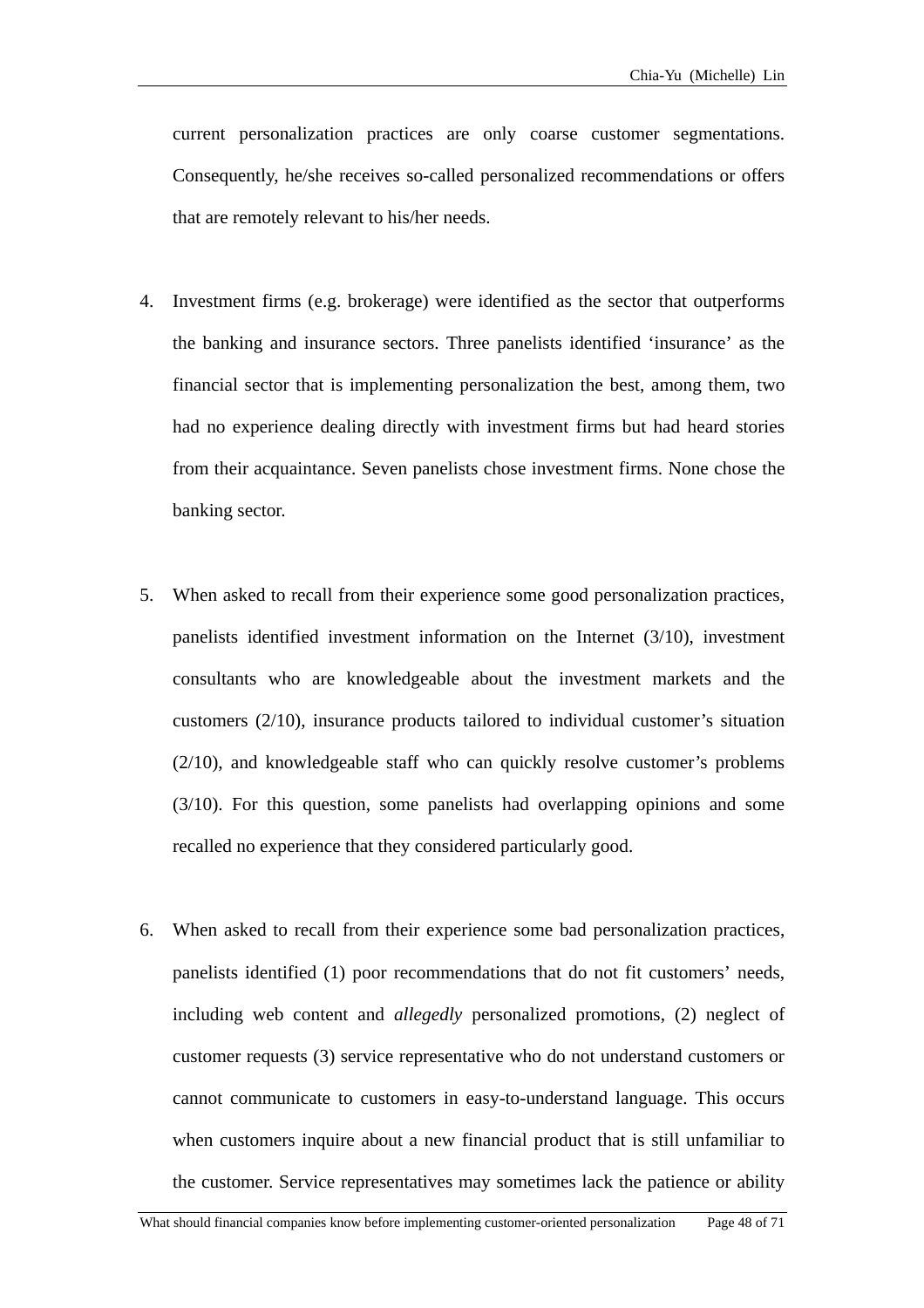to explain the new product in non-jargon and detailed manner. Note that the second and third items are rather the *lack* of personalization and are service related problems. Yet, for some customers, they have direct impact on how customers perceive a company's personalization effort. To quote one panelist, "if short of customer expectation. A worst scenario occurs when companies are merely using personalization as an excuse to collect more personal data for they (companies) can't even do the basics right, how am I going to believe they will do the tougher personalization right." On the other hand, the first item – poor recommendations that do not fit customers' needs, *is* personalization, though poorly done. Companies sometimes claim they are offering personalization but only manage to disappoint customers when the supposedly personalized items fall promotional purposes. All customers receive are more promotions, which are not suited to their needs, and not personalized services or information.

7. When panelists were asked whether privacy is important to them when using financial industry. However, when panelists were asked whether they were concerned about possible privacy intrusion arising from personalization, the personalized services, all panelists said yes. In fact, there was a consensus that privacy is always important for any kind of services, simply because it is the responses were bipolar: either yes or no. For the three people who answered no, two of them work in the financial related fields, one has a keen interest in finance, and all three are of IT background. For the other seven people who said yes, three have an IT background, one has a finance background, the rest four people have neither IT nor finance background. For the "no" group, they basically have confidence in their financial companies. They believe that there exist basic policy and rules that will ensure their privacy. For the "yes" group, they have doubts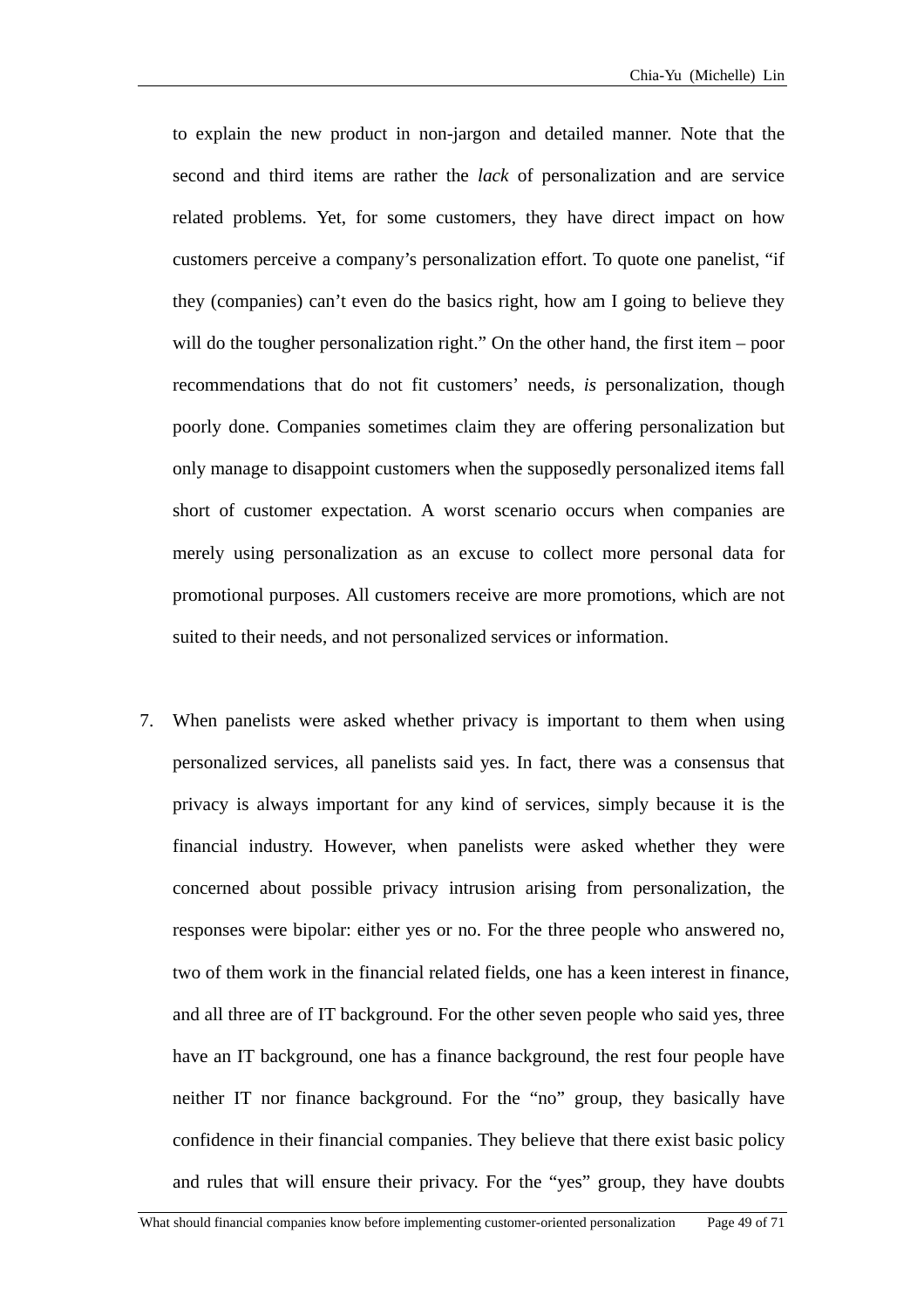about the measures companies take to protect their privacy. They were aware of the misuses of personal information and/or technologies that can intrude one's privacy without a trace. It is interesting to note that all respondents also mentioned the importance of security alongside privacy. Some even mistook security issues for privacy issues before the author explained their differences. After the explanation, all respondents still thought both privacy and security are important.

- Panelists had trouble distinguishing tailored financial products and the tailoring 8. process. For them, the main benefits of a tailored financial product are unquestionably its suitability with their financial needs, such as cash requirement, risk attitude, expected return, or preferred investment term. However, the suitability is determined in the tailoring process. One panelist found the distinction of product and process counter-intuitive. According to him/her, financial products' value stem from the tailoring process, which, in financial industry, is all about information. It is reasonable since, as quoted earlier, banking is not about money; it is about information. Same rationale holds true for other sectors of the financial industry due to their information-intensive nature. As can be observed from other panelists' responses so far, everything they talked about was about information. It is then the authors' view that information should be the core in personalization, particularly for the financial industry. *It is through personalized information that personalized product features can be achieved.*
- 9. Transaction services are not receiving much personalization attention, nor do they need to at this stage. Only one panelist thought transaction personalization should precede information personalization. The other panelists did not feel a strong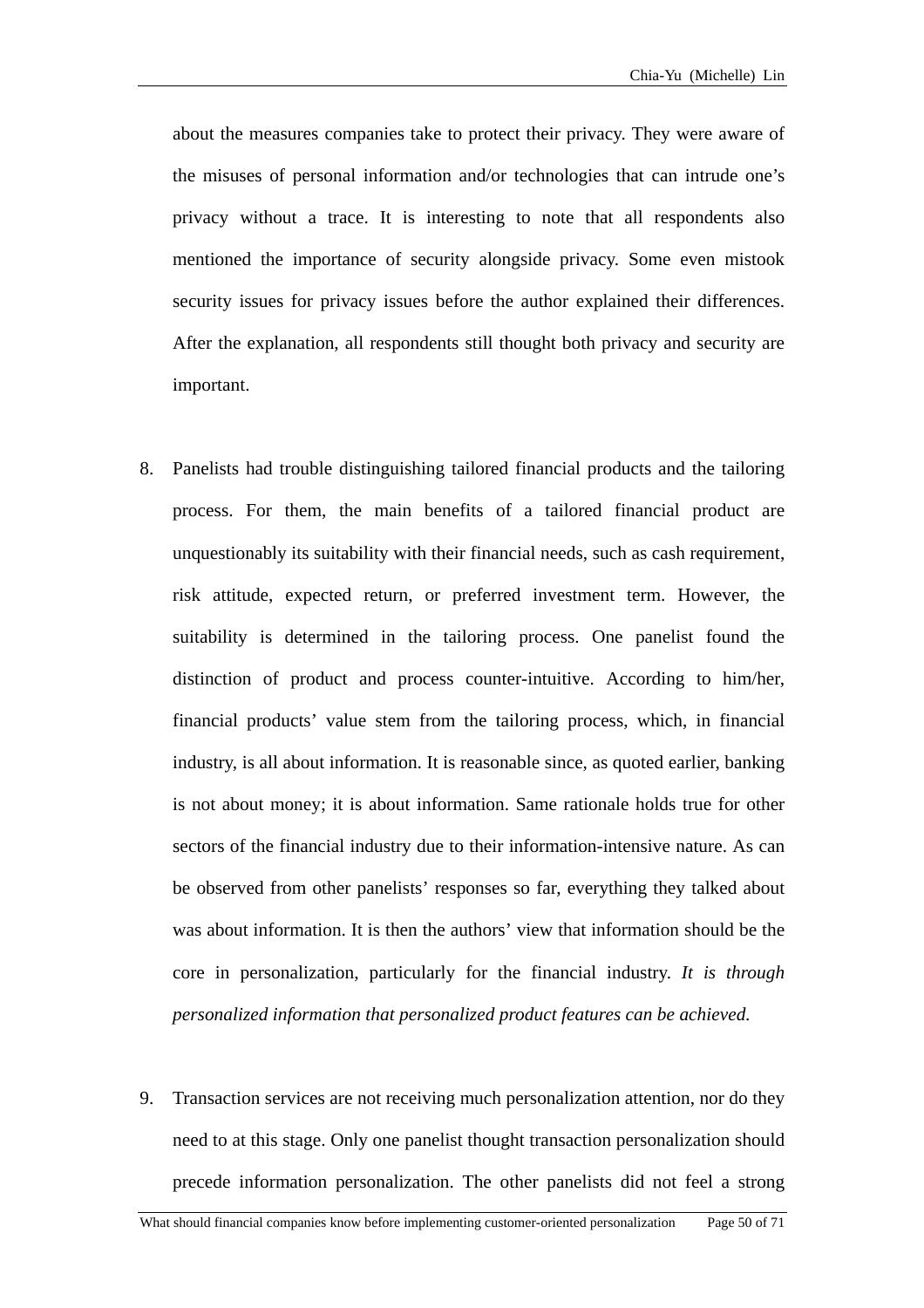need to significantly improve the current transaction services; rather, it is the information area that is desperate for improvement in personalization. Further, when asked what would influence satisfaction of transaction services, the typical answers were convenience, speed, and attitude of personnel. Though good personalization can indirectly improve these factors, convenience, speed and attitude of personnel are more of general business considerations that require more than just personalization. Panelists seemed to care little whether transactions are personalized, they just want to get things done quickly and easily.

In a ddition to the above pre-designed topics, more related issues were raised from the inter views. As these suggestions were made by some, not all, panelists, stage two will pres ent the suggestions to all ten panelists to see whether they agree with the sugg estions.

- 1. The original model outlines financial consultation and financial content delivery as the two components in information personalization. In addition to financial information/advice, advertisements or promotions were suggested as another area that should received more attention for personalization. This would include advertisements sent through any channels such as web, mail, and on the Internet..
- 2. privacy. For example, companies must obtain consent from customers before sharing customer data. Also, customers want to know exactly how companies are Several indications show that customers want *control*. They want control on collecting their data and what companies are doing with their personal information. It was also observed that customers become frustrated when they feel powerless in changing the current situation. This may occur when they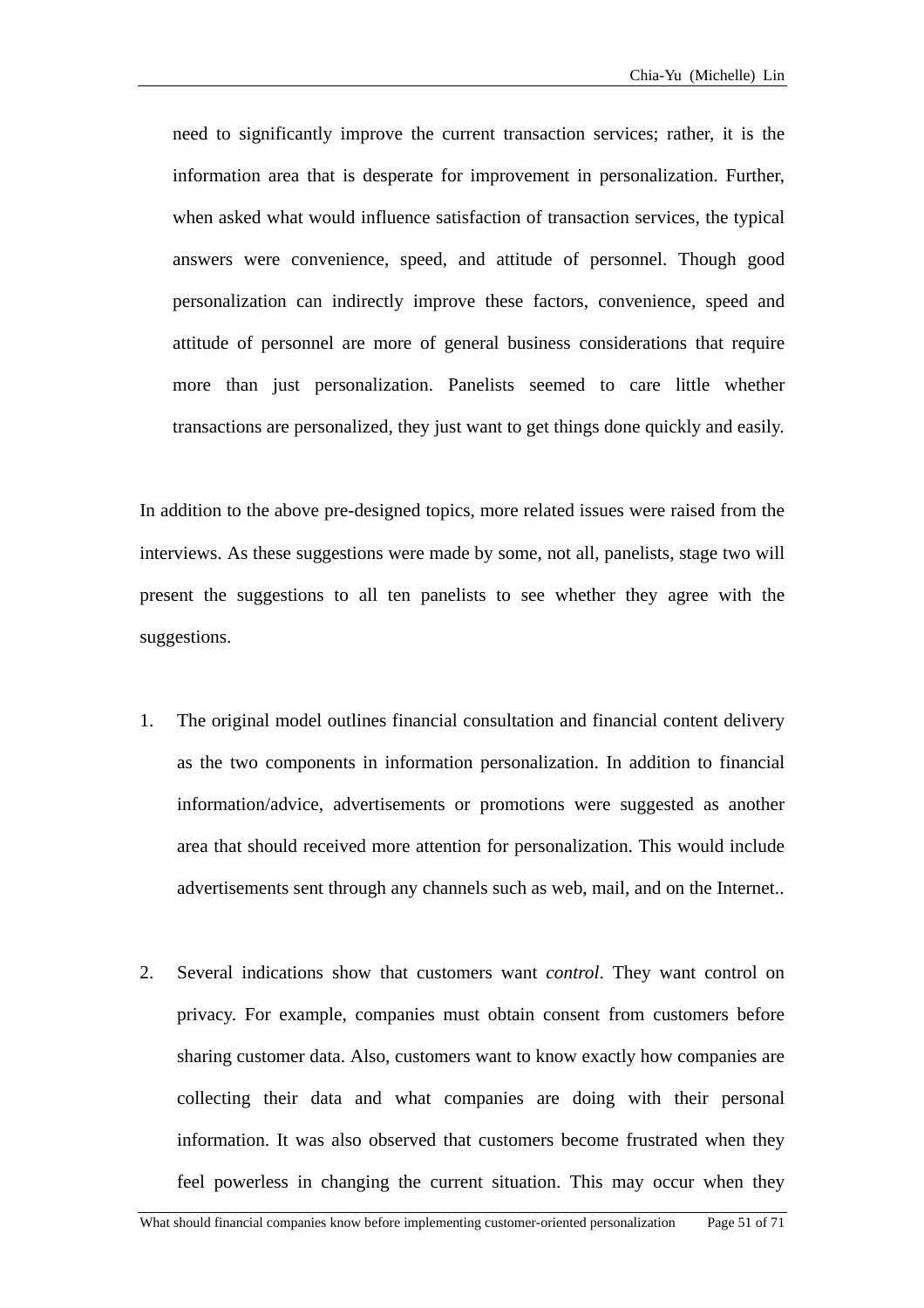cannot do a thing about the poorly done, or the lack of, personalization. Consequently, the easiest thing customers can do is to switch to another provider when the time is right. Therefore, it would interest to see if customers would love to have the control/power to change what they are receiving.

Say what you do and do what you say. Trust seems to play an important role in privacy and security issues. It was suggested that company trustworthiness of the organization is important. 3.

## 5.2 Stage Two Findings

With in-depth interviews, there are some issues at which panelists already reached a consensus in stage one. However, from stage one, there are newly raised issues or existing issues that should be explored further. The responses from stage one gave a more complete picture on the issues pertaining to personalization. Stage two focused on these issues and was designed in a more structured fashion, greatly reducing the number of open-ended questions and exploring in much more details. Stage two also has a more forward-looking orientation. It contains a section of corrective suggestion that might make existing personalization practices better. This step is important because suggestions made by panelist A may be important to panelists B and C as well, but such suggestions did not occur to panelists B and C during the first stage. By collecting everyone's inputs and feed it back to the panelists, every panelist had the opportunity to see what other people think and then find a consensus as to what criteria are the most important.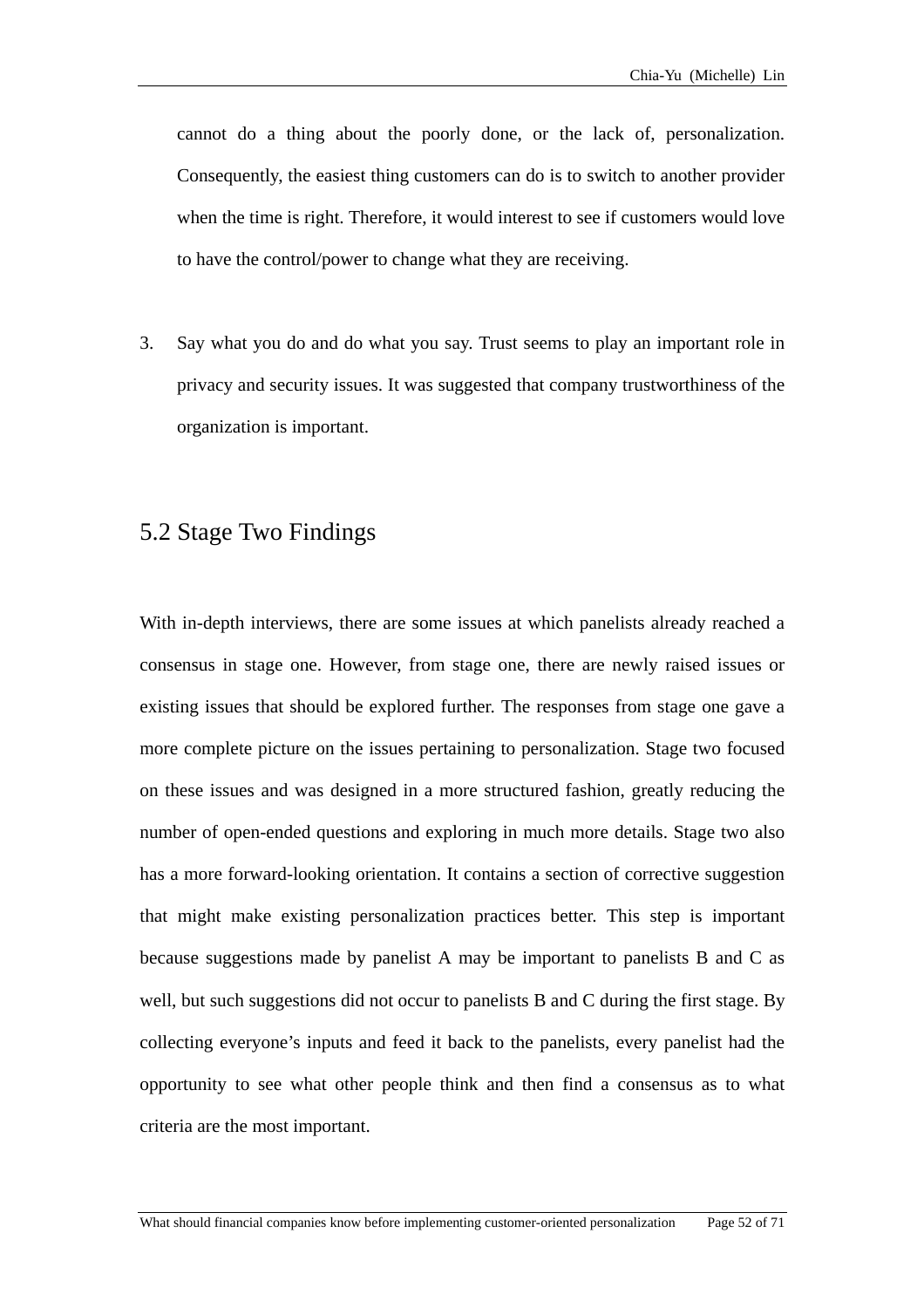- 1. Personalized advertisement or promotions: The average rating for how well are promotions that suit their needs instead of pure junk. However, such need is not strong (average rating 3.3) because customers always have the option of ignoring information and yet achieve nothing but dumping more non-personalized promotions on the customers, it would greatly damage customers' impression on how personalization is being done. Customers particularly dislike telephone calls that come at the wrong time and place, plus the telephone marketer does not know when to stop pushing. This point clearly distinguishes the corporate and customer mindset. From the company's point of view, personalization is to help the company earn more of a customer's wallet share. Consequently, cross-sell become a major appeal of personalization to the corporate mindset. Companies want to know more about a customer so his/her potential needs could be identified and be the targets of cross-sell. *This mindset leads to the dire practices of skipping the essential careful analysis of customer needs and jumping directly to the cross-sell stage.* The results are unwelcome promotions that only manage to annoy customers. advertisements being personalized is 2.4. Panelists all had the experience of unwanted solicitation, and they would all appreciate more personalized the promotions or ads. However, all panelists agreed that if the company uses "better services" or personalization as an excuse to ask for more personal
- 2. Customers want control:
	- 2.1 Control on privacy: In the second stage, panelists were asked to rate the importance of privacy on a  $1-5$  scale, instead of a simple yes or no in stage one. All panelists agree that control over one's own privacy is important (average rating 4.7). Panelists felt it is important to obtain customers'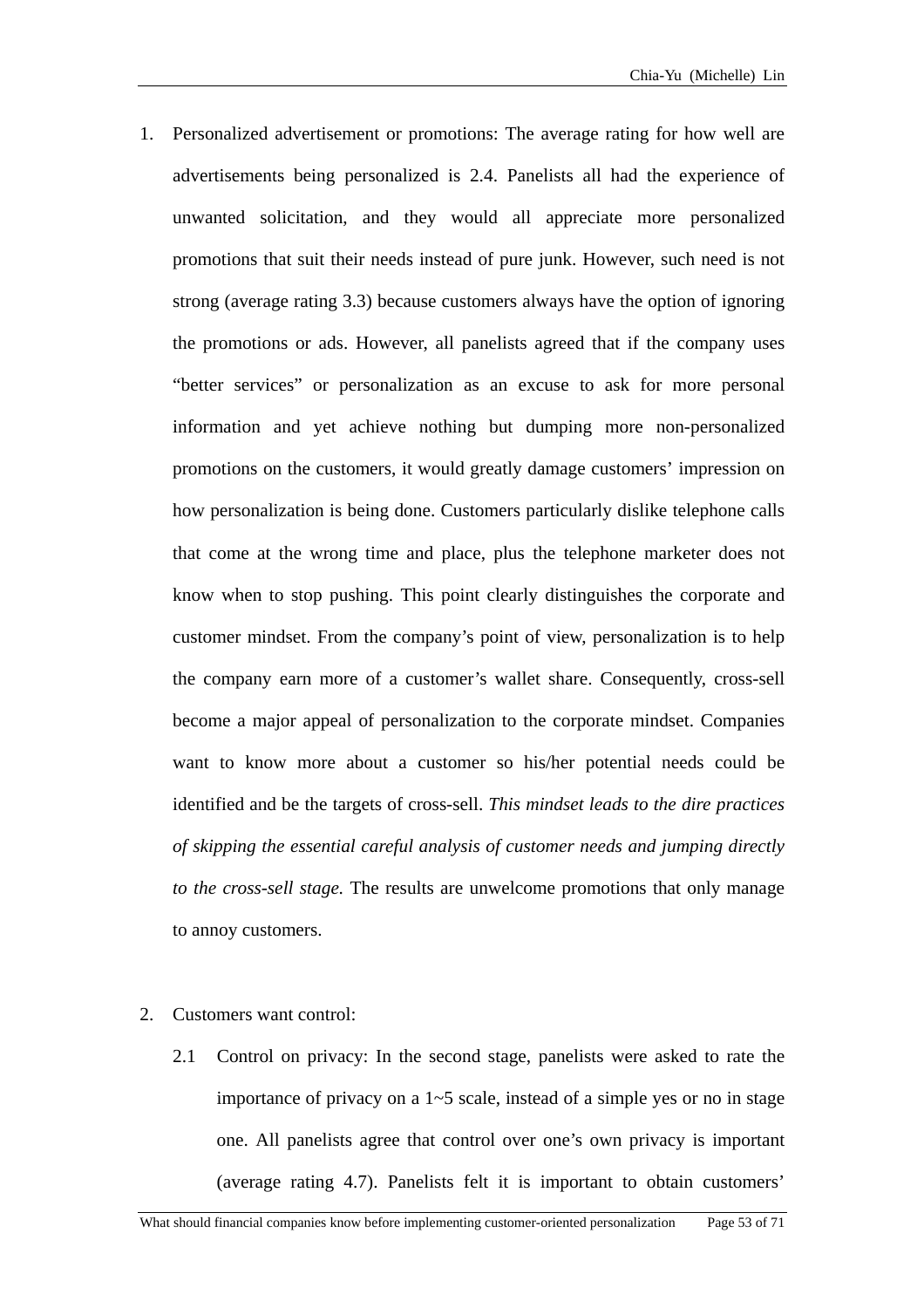consent before sharing or using customers' data in ways that customers are not yet aware of (average rating 5). As to data collection, in essence, they do not mind if their personal information is collected on a need-to-know basis. Nonetheless, note that the need-to-know standard is set by the individual customers, not what companies consider as need-to-know. Of course, companies could intrude customers' privacy without them knowing, but that would seriously damage the company's reputation and trustworthiness. And, there is a general consensus among panelists that financial consumers are more sensitive to the trustworthiness of financial companies, as to be shown later.

2.2 Control over information received: Panelists liked to have control over what information they receive (average rating 4.3), including web content, mails, and promotion calls and materials. In particular, when information from the company is starting to cause inconvenience, they want a means to stop such correspondence. Sometimes it does not mean they want to end the relationship with the company, they simply want to stop a certain type of communication and elect another type. In other words, they want to tell the company what they do and do not like. However, there is one condition: such control must be easy to achieve. In other words, customers do not want to spend three hours to change what direct mails he/she will receive in the future. Unfortunately, an exemplary case is hard to find in Taiwan, few companies give enough control to customers, provide an easy enough feedback channel, *and* react fast enough to customer feedback.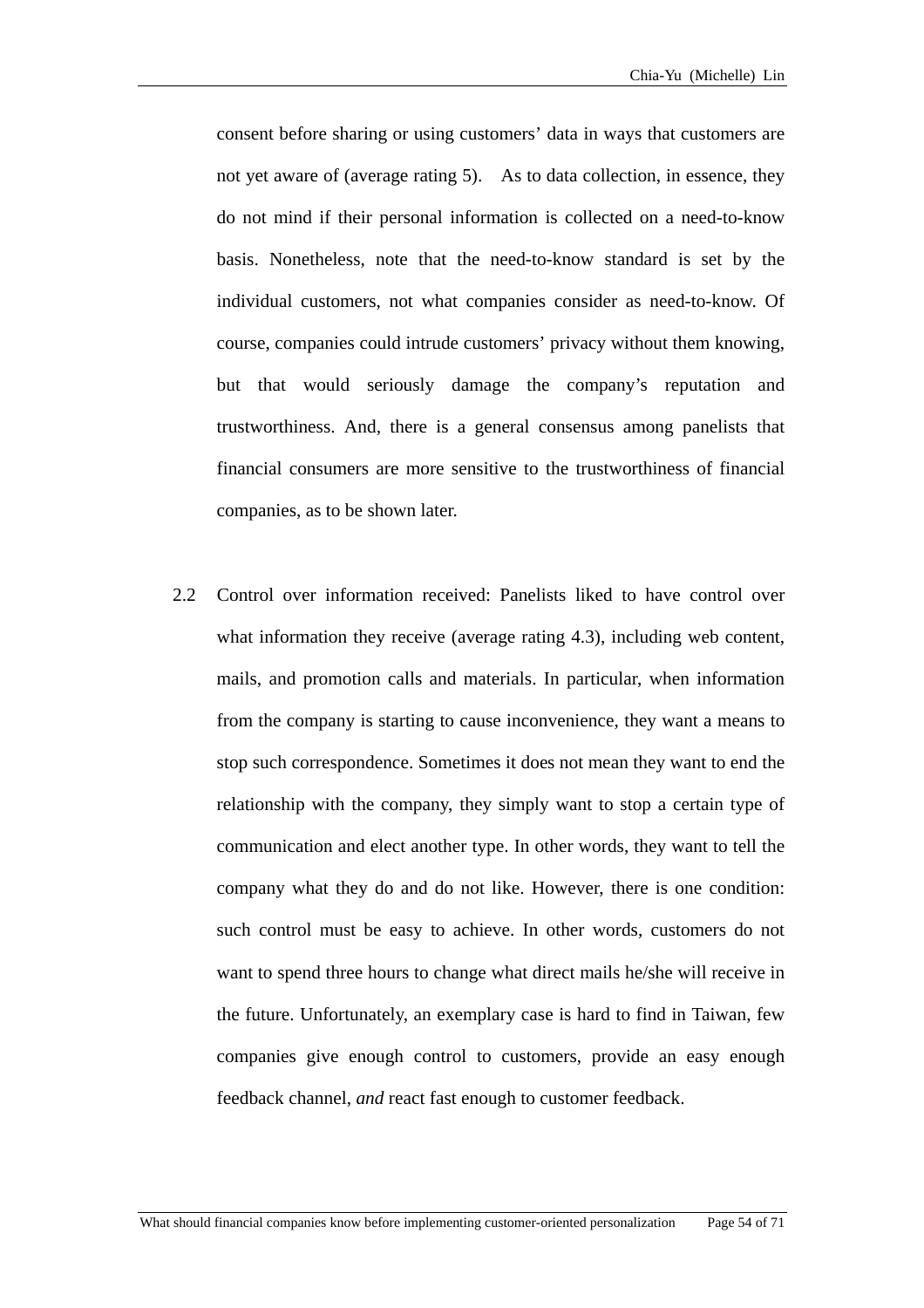3. In ge neral, panelists thought trustworthiness of financial companies is important (avera ge rating 4.6). However, by reading between the lines, the author found that every one had a different requirement as to what constitute trustworthiness. For some , the apparently large operation is enough. Another person might have more string ent requirement such as a long and clean history, and he/she is willing to take the time to research the company. Also, it was interesting to see that one panel ist rated '3' on the importance of company's trustworthiness. According to that p anelist, he/she basically had doubts in any company's claims, no matter big or sm all. But perhaps more importantly, the panelist said that he/she was neither rich nor famous, so there is not much harm anyone could do by intruding his/her privacy.

From stag e one and two, there are several observable consensuses:

- 1. Custo mers would love a well-executed personalization. A well-executed perso nalization is living up to the promise of personalization, i.e. delivering the right product at the right time and right place. However, we also recognize that this i s still more of a dream than reality at the moment. In this case, companies shoul d live up to what they promise. Do not raise customers' expectations and then b urst their bubbles.
- 2. Existi ng personalization practices in Taiwan's financial industry is unsatisfactory.
- 3. As the existing personalization results are prone to errors, customers want control over the information they receive. In particular, when the information from personalization provider is not suitable, they would appreciate a feedback channel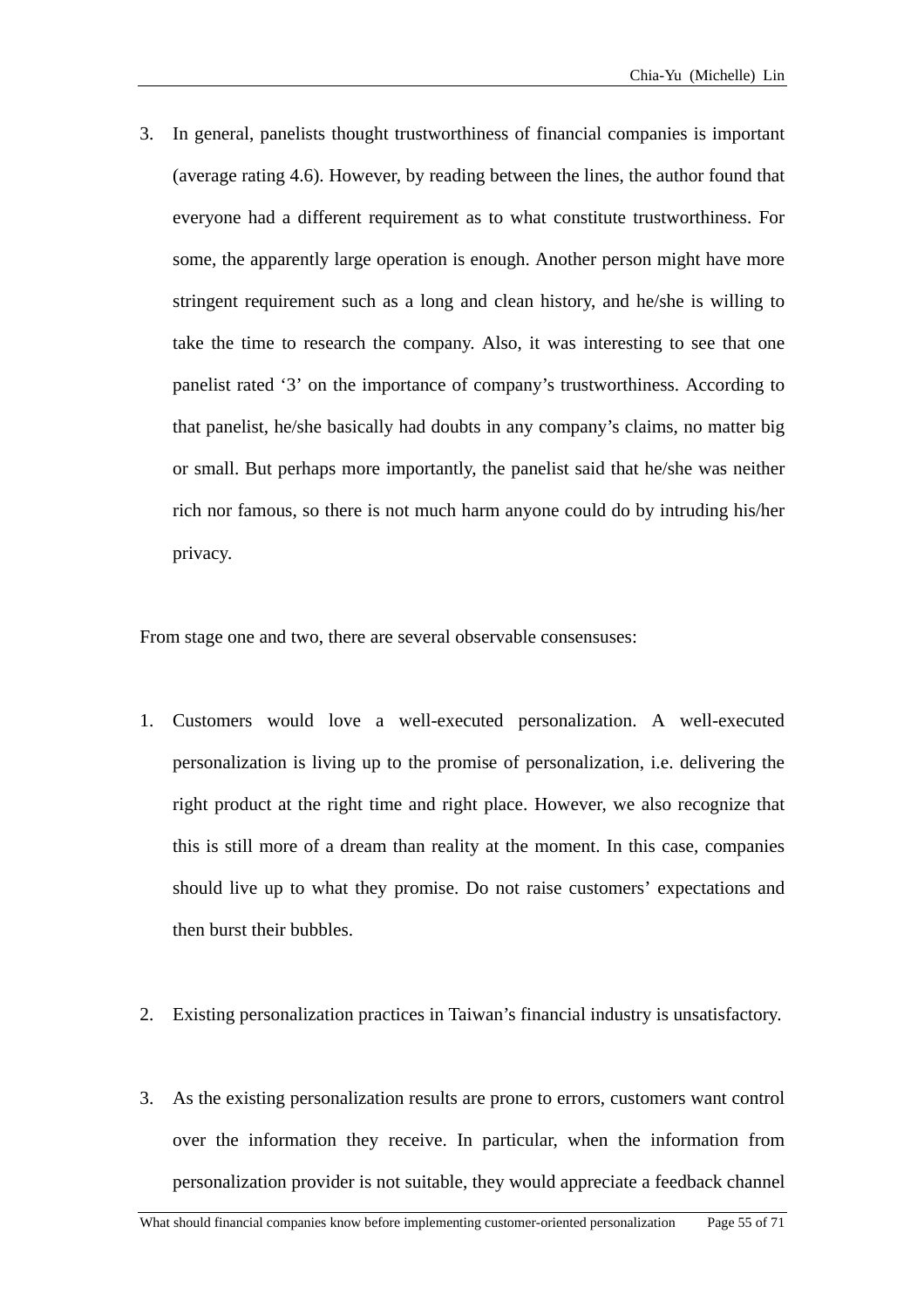that is convenient, easy to use, and will ensure that feedback is not ignored. This will not only reduce some customer anguish but also gives the company a way to learn from customers.

- The value of personalization in the financial industry mainly stems from 4. personalized information.
- 5. Privacy issues are important. To respect customer's privacy when carrying out personalization, companies are expected to give customers the control. Since everyone's definition of what is private to them is different, it is best to be transpare nt about how the company is collecting and using customer data, and then customer consent.
- . Trustworthiness is important for the financial industry. This is true with or 6 without personalization.
- 7. The existing transaction services do not require as much personalization improvements as the information area.
- 8. Customers do not like companies that use personalization as a mere excuse to deliver more unwanted promotions, particularly annoying telephone calls.

From the above eight points, we extract four points that could serve as important suggestions for personalization practices in the financial industry: